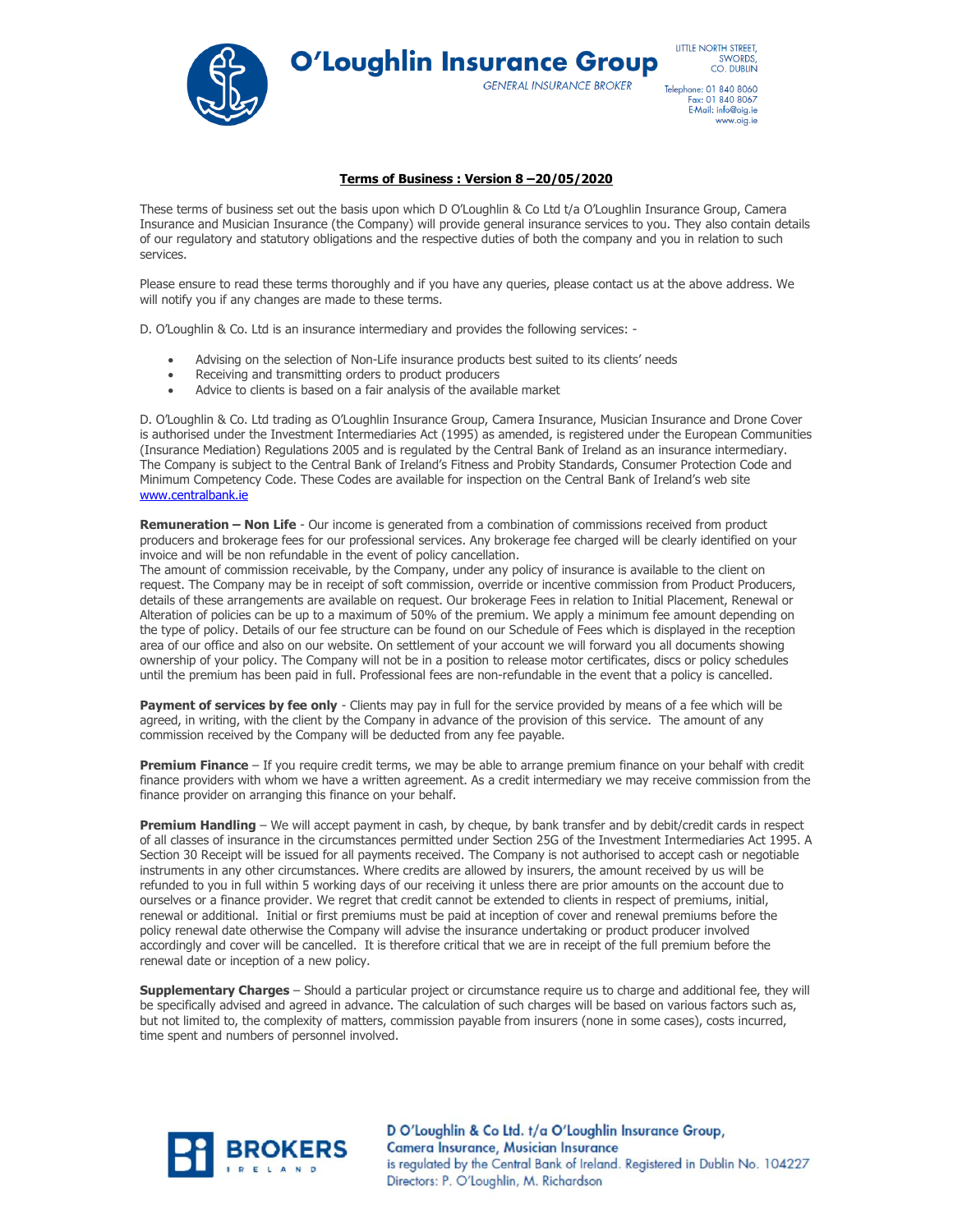

**O'Loughlin Insurance Group GENERAL INSURANCE BROKER** 

LITTLE NORTH STREET. SWORDS,<br>CO. DUBLIN

Telephone: 01 840 8060<br>Fax: 01 840 8067 E-Mail: info@oig.ie www.oig.ie

**Default** – The Company will exercise its legal rights to receive payments due to it from clients for business services provided. In particular without limitation of the generality of the forgoing, the Company will seek reimbursement for all payments made to insurers on behalf of clients where the Company has acted in good faith in renewing a policy of insurance for the client. We would refer you to policy documents product terms for the details of such provisions.

**Data Protection** – We are a data processor as defined in the Data Protection Acts 1988 & 2003 as amended, updated, supplemented, repealed or replaced from time to time and includes the EU General Data Protection Regulation (Regulation 2016/679). Customer data will be retained and used only for the purposes for which it has been provided by the Customer in accordance with Data Protection legislation and the Code of Practice on Data Protection for the Insurance Sector. You have the right at any time to request a copy of any personal data held by our office. You can find our Data Protection Statement in full at www.oig.ie.

**Call Recording** – All calls, inbound and outbound, will be recorded and may be monitored for training, quality purposes, to verify information, assist in complaints and help prevent fraud.

**Conflicts of Interest** - It is the policy of the Company to avoid conflicts of interest when providing service to clients. When an unavoidable conflict of interest arises the client will be informed of this fact. If you have not been advised of a conflict of interest you may assume that none arises or exists. If a conflict of interest does exist, business with that Customer may only proceed where the Customer has acknowledged the existence of the conflict in writing and has agree to proceed. Personal gain or advantage will never be allowed to interfere with or be given higher priority than service to the client. Neither Officers nor employees of the Company may accept gifts or rewards, monetary or otherwise, likely to conflict with their or the Company's duty to the Customer as a regulated entity.

**Complaints -** The Company has in place a written procedure for the handling of complaints. This procedure ensures that all complaints are recorded and acknowledged within 5 business days. All complaints are fully investigated and the complainant updated in writing, at intervals not greater than 20 business days. When the complaint is not resolved within 40 business days D. O'Loughlin & Co. will advise the complainant of the anticipated time frame within which is hoped to resolve the complaint and of the complainant's right to refer the matter to the Financial Services & Pensions Ombudsman. The Company will advise the complainant, in writing, within 5 business days of the completion of the investigation of the complaint and the outcome of the investigation and where applicable the terms of any offer or settlement.

All Complaints should be directed to Paul O'Loughlin, Managing Director, O'Loughlin Insurance Group, Little North Street, Swords, Co. Dublin. If the complainant still remains dissatisfied with the handling of and / or the response to a complaint they may refer the matter to the Financial Services & Pensions Ombudsman Bureau Phone 1890882090 or [www.financialombudsman.ie.](http://www.financialombudsman.ie/)

#### **Investor Compensation Scheme & IBA Compensation Fund:**

We are members of the Investor Compensation Scheme established under Section 38 of the Investor Compensation Act 1998. The Act provides that compensation shall be paid to eligible investors (as defined in the Act) to the extent of 90% of an investor's net loss or €20,000, whichever is the lesser and is recognised as being eligible for compensation. We are also members of the Brokers Ireland Compensation Fund. Subject to the rules of the scheme the liabilities of its members firms up to a maximum of €100,000 per client (or €250,000 in aggregate) may be discharged by the fund on its behalf if the member firm is unable to do so, where the above detailed Investor Compensation Scheme has failed to adequately compensate any client of the member. Further details are available on request.

#### **Policies Governed by Irish Law**

When instructing Us to place or to renew insurances, Your obligations will differ depending on whether You are classed as either a consumer or a commercial client.

#### **Consumer – Duty not to make a misrepresentation**

If You are a consumer as defined by the Financial Services and Pensions Ombudsman Act You must answer all questions posed by Us or the insurer honestly and with reasonable care so as not to make a misrepresentation to insurers. Failure to comply with this duty may mean that the policy is void and the insurer may not be liable to pay all or some of Your claim(s). Specific questions will be asked. Where You do not provide additional information (after being requested to do so) it can be presumed that the information previously provided remains unchanged. Please see Appendix A for Consumer Insurance Contract Act 2019 information, which provides further information relevant to You the consumer, including Yours and insurers pre and post contractual obligations.

**Commercial Client (Non-Consumer) –Duty to disclose material facts**

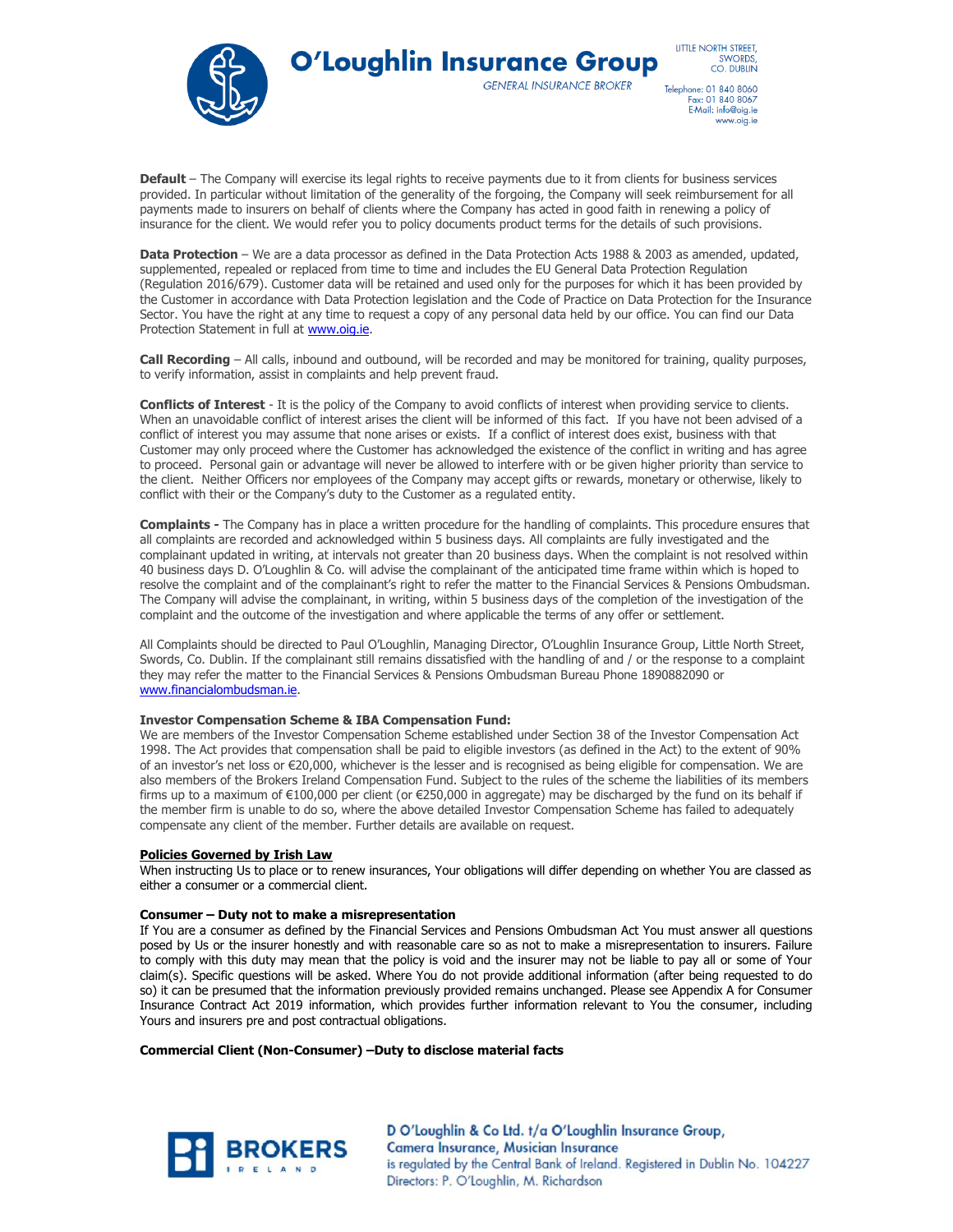

**O'Loughlin Insurance Group** 

**GENERAL INSURANCE BROKER** 

LITTLE NORTH STREET. SWORDS,<br>CO. DUBLIN

Telephone: 01 840 8060<br>Fax: 01 840 8067 E-Mail: info@oig.ie www.oig.ie

When instructing Us to place or to renew insurances, You have a duty of disclosure, meaning it is Your responsibility to fully disclose, in a clear and accessible manner, all material facts regarding Your insurance policy or mortgage. A material fact is any information which may influence the acceptance or assessment of Your proposal or alter the judgment of an Insurer in assessing risk. All material facts should be disclosed and if You are unsure as to whether a fact is material, it should be disclosed. This duty continues throughout the term of Your insurance. A material change is any information which may alter the judgement of insurers that has not previously been disclosed as a material fact. Any material change that occurs after the arrangement of any insurance must be disclosed to Insurers as this duty continues throughout the term of Your insurance.

As Your circumstances change, Your needs will also change. You must advise Us of any changes and request a review of the relevant policy so that We can ensure that You are provided with up to date advice and a product best suited to Your needs. Failure to contact Us in relation to changes in Your circumstances or failure to request a review may result in You having insufficient insurance cover and/or inappropriate investments.

All answers or statements given verbally, on a proposal form, claim form or other document relevant to Your insurances will be Your responsibility and You should always check the accuracy of the information You provide to Us and/ or insurers. Failure to comply with Your duty of disclosure may mean that the policy is void and the insurer may not be liable to pay all or some of Your claim(s).You should seek Our advice if You are in any doubt as to Your obligations.

## **Policies Governed by England & Wales, Scotland or Northern Ireland Law**

When instructing Us to place or to renew insurances, Your obligations will differ depending on whether You are classed as either a consumer or a commercial client.

## **Consumer – Duty not to make a misrepresentation**

If You are a consumer (defined by the FCA as: any natural person acting for purposes outside his trade, business or profession) You must use reasonable care not to make a misrepresentation to insurers. (which includes a failure to comply with the insurer's request to confirm or amend particulars previously given). Failure to comply with this duty may mean that the policy is void and the insurer may not be liable to pay all or some of Your claim(s).

## **Commercial client – Duty to make a fair presentation of the risk**

If You are a commercial client, You must make a fair presentation of the risk to insurers.

A fair presentation of the risk involves disclosing:

- every material circumstance which any individual who is part of senior management or responsible for arranging Your insurance knows or ought to know (including what should reasonably be revealed by a reasonable search of information available including, for example, by making enquiries of Us); or
- sufficient information to put the insurer on notice that it needs to make further enquiries for the purpose of revealing those material circumstances,

in a manner (i) that is reasonably clear and accessible to the insurer, and (ii) in which every material representation as to a matter of fact is substantially correct, and every material representation as to a matter of expectation or belief is made in good faith. A material circumstance is one that would influence the insurer's judgment in determining whether to take the risk and, if so, on what terms. This duty continues throughout the term of Your insurance. You should familiarise Yourself with Our Insurance Act guide for further information about Your obligations and insurer remedies, which is available at www.astonlark.com or contact Your usual advisor for details. All answers or statements given verbally, on a proposal form, claim form or other document relevant to Your insurances will be Your responsibility and You should always check the accuracy of the information You provide to Us and/ or insurers. Failure to comply with Your duty of fair presentation of the risk may mean that the policy is void and the insurer may not be liable to pay all or some of Your claim(s).You should seek Our advice if You are in any doubt as to Your obligations. When a policy is issued, You must check this carefully to confirm that it meets Your needs, and ensure that You are able to meet the policy terms and conditions. Please seek Our advice promptly if You are in any doubt over any of the policy terms and conditions.

## **6. RENEWALS.**

Once We have arranged a policy to which You have agreed, the placement of that policy will not automatically be reviewed at each renewal unless You request it and/or We deem it necessary in accordance with the paragraph below. Whilst We will make reasonable efforts to contact You prior to renewal to obtain Your instructions, if for whatever reason We are not in receipt of Your instructions by Your renewal date, in order to protect Your position, We may at Our absolute discretion renew Your policy on the basis of Our recommendation. Such renewal will be based on the information You have previously provided to Us, and You should therefore advise Us immediately of any changes. However, We reserve the right not to renew Your policy if We do not receive Your instructions by the renewal date, and We will not be held liable for any loss You may suffer if You fail to provide the necessary instructions in sufficient time before renewal.